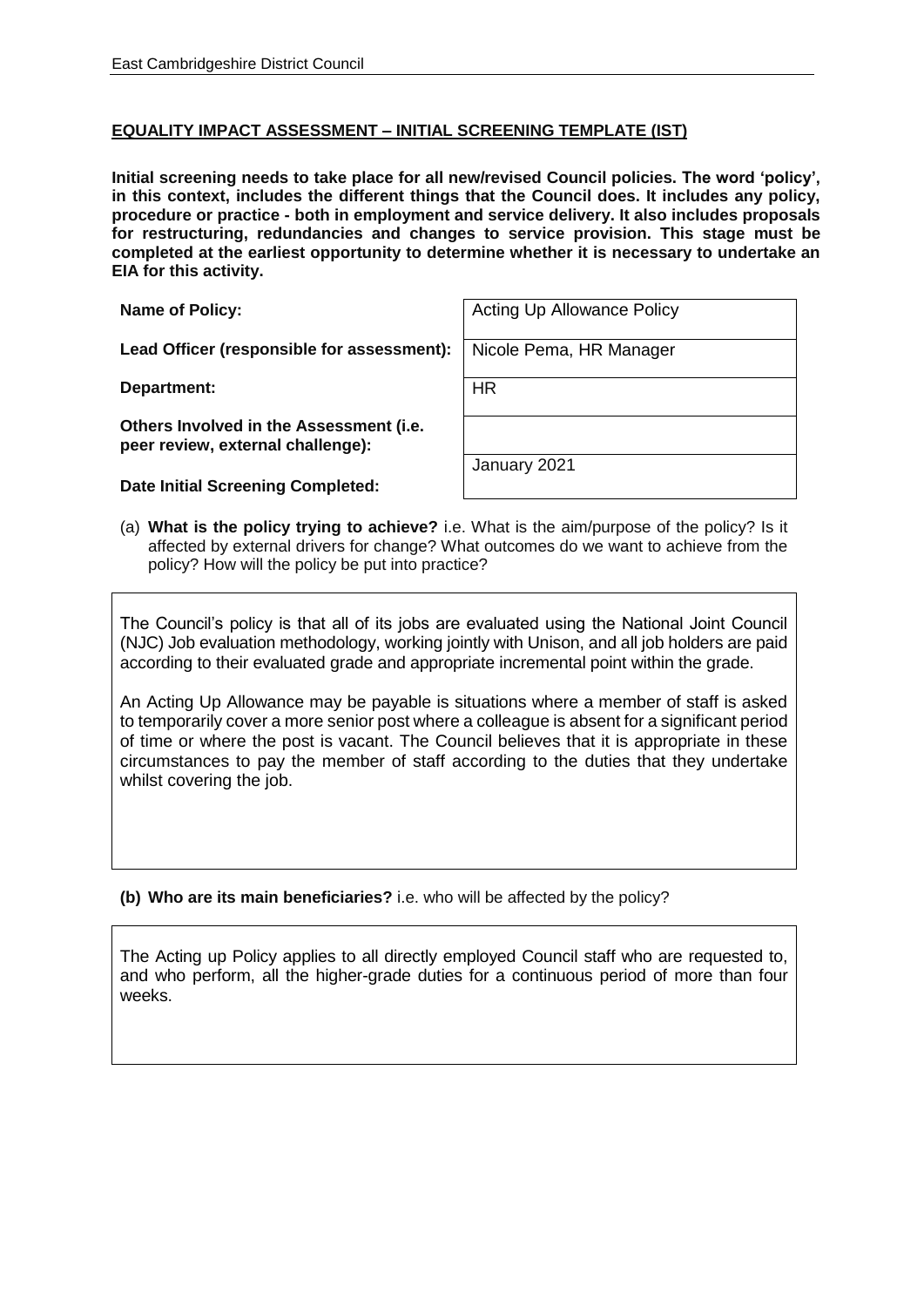**(c) Is this assessment informed by any information or background data?** i.e. consultations, complaints, applications received, allocations/take-up, satisfaction rates, performance indicators, access audits, census data, benchmarking, workforce profile etc.

The Policy is informed by:

- a) Equality Act 2010.
- b) NJC Job Evaluation Scheme.
- c) Job Evaluation Policy and Procedure.
- d) Quantitative data in relation to the numbers of staff receiving Acting Up payments.
- e) Equal opportunities monitoring data in relation to the numbers of staff receiving Acting Up payments.
- f) Consultation with the Council's Joint Consultative Committee (JCC) and Unison.
- (d) Does this policy have the potential to cause a positive or negative impact on different groups in the community, on the grounds of any of the protected characteristics (please tick all that apply):

| <b>Ethnicity</b>                 | Age                                     |  |
|----------------------------------|-----------------------------------------|--|
| <b>Sex</b>                       | <b>Religion or Belief</b>               |  |
| <b>Disability</b>                | <b>Sexual Orientation</b>               |  |
| <b>Gender Reassignment</b>       | <b>Marriage &amp; Civil Partnership</b> |  |
| <b>Pregnancy &amp; Maternity</b> |                                         |  |

**Please explain any impact identified:** i.e. What do you already know about equality impact or need? Is there any evidence that there is a higher or lower take-up by particular groups? Have there been any demographic changes or trends locally? Are there any barriers to accessing the policy or service?

As set out in the Equality Act 2010, men and women in the same employment performing equal work must receive equal pay, unless any difference in pay can be justified. It is the law and employers must follow it.

The Council is committed to implementing and maintaining job evaluation and grading procedures fairly and consistently and in compliance with equal pay requirements.

Acting up arrangements must have a clearly defined time limit which takes into account the reason for the acting up requirement and will normally not be authorised for more than 6 months without a review of the need for the ongoing cover. The exception is where the cover is for maternity leave and in this instance may be for a period of up to 12 months.

The Chief Executive will authorise all instances of acting up recommended by a Director.

| (e) Does the policy affect service users or the wider community?             | <b>NO</b> |
|------------------------------------------------------------------------------|-----------|
| (f) Does the policy have a significant effect on how services are delivered? | <b>NO</b> |
| (g) Will it have a significant effect on how other organisations operate?    | <b>NO</b> |
| (h) Does it involve a significant commitment of resources?                   | <b>NO</b> |